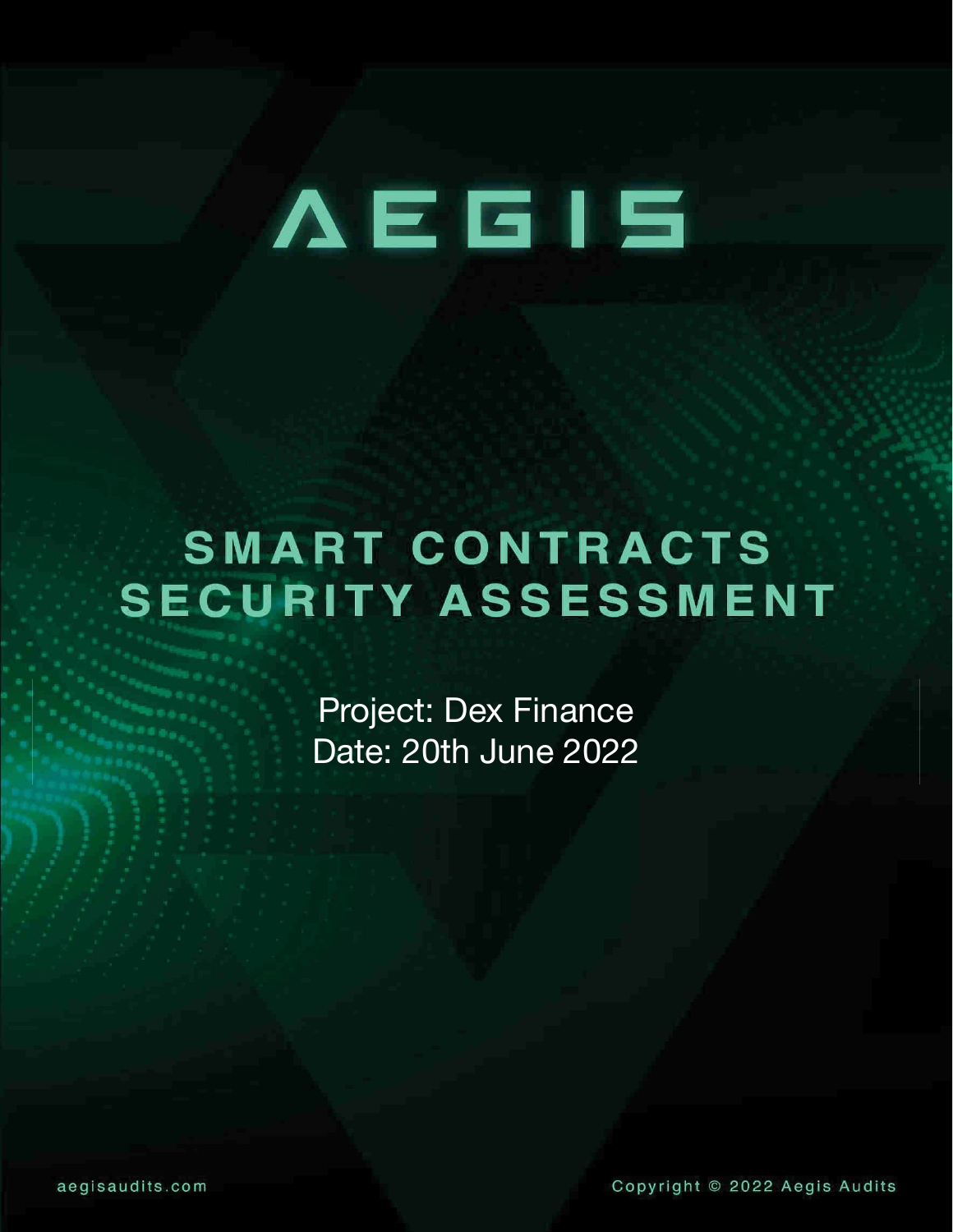#### **TABLE OF CONTENTS**

| <b>About Aegis</b>                               | $\mathbf{3}$            |
|--------------------------------------------------|-------------------------|
| <b>Methodology</b>                               | $\mathbf{3}$            |
| <b>Project Details</b>                           | 4                       |
| <b>Version Details</b>                           | 4                       |
| <b>Objects of Review</b>                         | $\overline{\mathbf{5}}$ |
| <b>Summary</b>                                   | $6\phantom{a}$          |
| <b>Audit Procedure</b>                           | $\overline{\mathbf{z}}$ |
| <b>Findings</b>                                  | 8                       |
| <b>Appendix A: Issue Severity Classification</b> | 9                       |
| <b>Appendix B: Disclaimer</b>                    | 10                      |

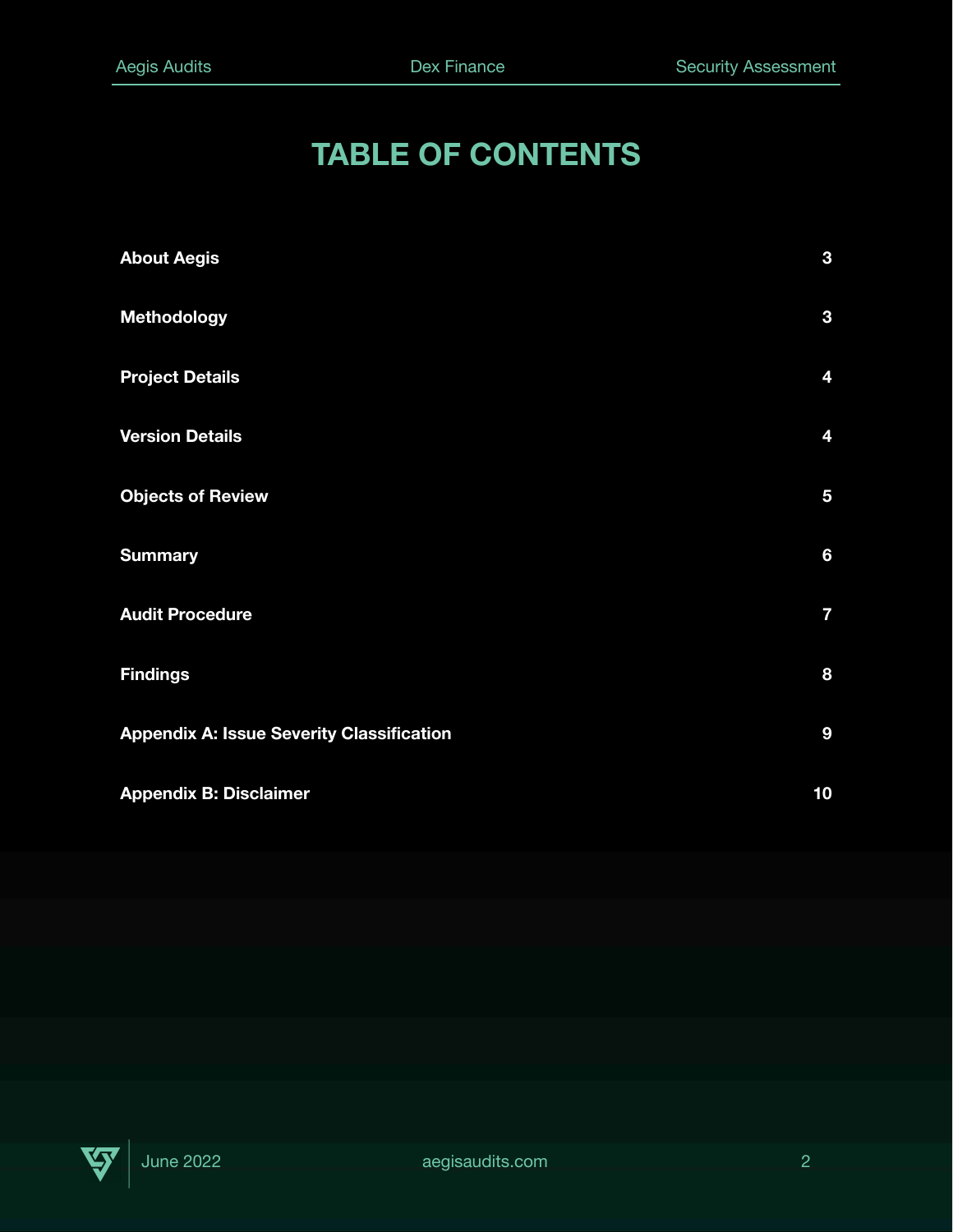#### **ABOUT AEGIS**

Aegis Audits conducts a comprehensive security review of blockchain applications, using modern tools and employing only the most experienced solidity experts on the market. During the elaboration of the audit, auditors analyze possible attack vectors both from the project owners and its users and rate them by Severity (see Appendix A) from Informational to Critical as per common reason, giving an adequate explanation in the body of the audit. Our Audits are versioned, and clients get a grace period to alleviate or comment on all of our findings.

We are becoming the one-stop shop for blockchain cybersecurity, protecting investors all around the world from fraudulent behavior. And with our revolutionary Aegis Audits' NFT IPO, every investor and protocol around the world is now able to participate in our econom-ic success, as 80 % of profits are distributed in dividends to our NFT holders.

Website: https://aegisaudits.com/ E-Mail: aegisaudits@gmail.com Discord: https://discord.gg/aegisaudits Twitter: https://twitter.com/aegisaudits Telegram: https://t.me/aegisaudit

#### **METHODOLOGY**

As per standard code review practices, we use manual and static analysis. During the manual phase, auditor(s) review source code line-by-line, studying its intended and actual behavior, referencing known vulnerabilities (including SWC Registry https://swcregistry.io/), comparing the code to common contracts, and noting all things that are out of the ordinary for confirmation or rejection. Static analysis refers to a computer-aided analysis of the code, providing automatized and powerful insight into additional subtle issues possibly present in the code.

Some auditors additionally write their own test cases and try to break the contracts in their own local simulated blockchain environment. This is called dynamic analysis and is often employed in the more complex contracts, where consolidated testing scenarios help assess the completeness of contract logic or reversely give a proof-of-concept for potential security vulnerability.

Finally, all auditors do on-chain verification of live contracts. This crucial step confirms con-tracts were not swapped for malicious only after audit, or that parameters are set based on reasonable expectations. Issues such as non-renounced ownerships are also assessed in this step.

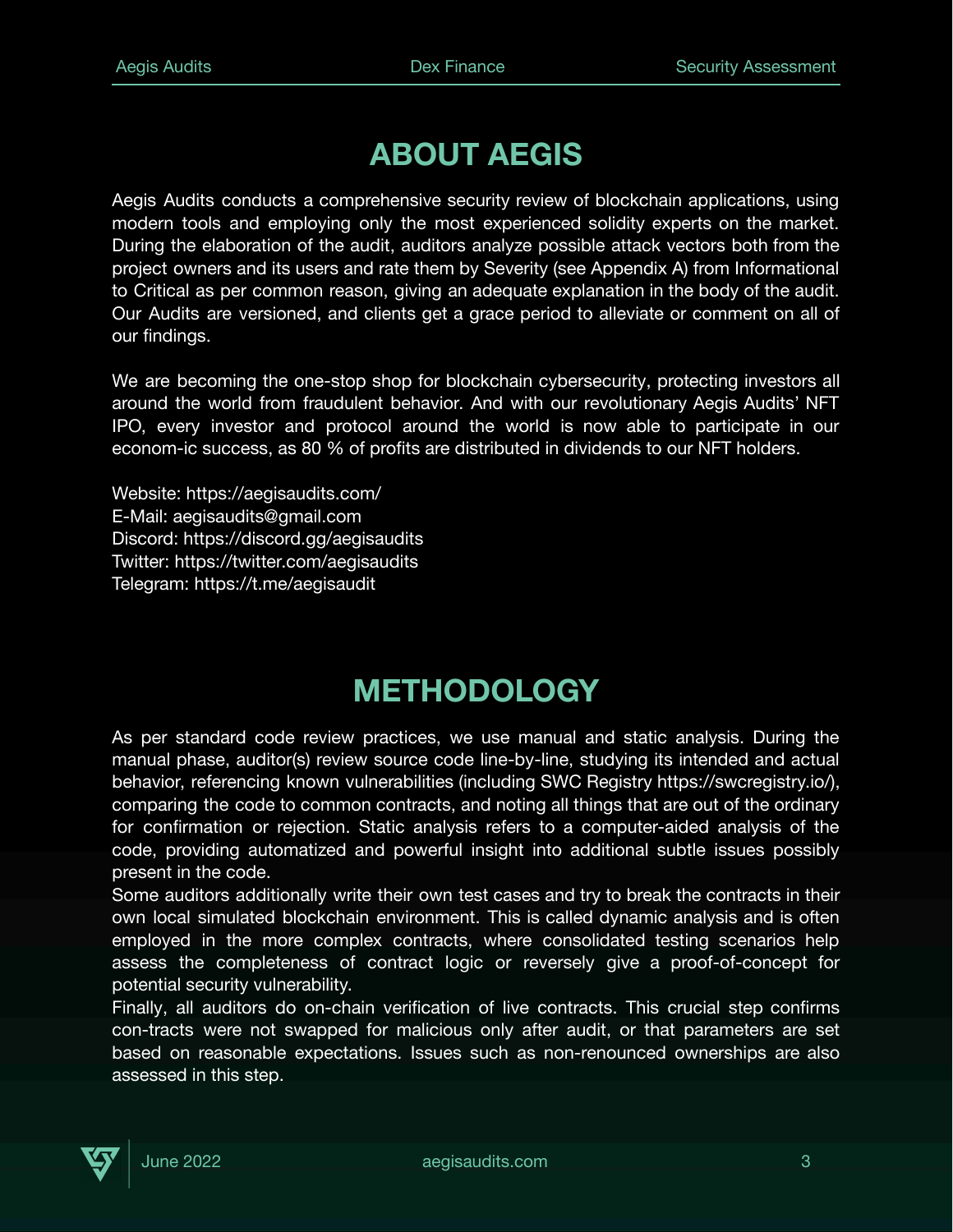#### **PROJECT DETAILS**

| <b>Project Name</b>  | Dex Finance                                                                                                                                                                                                                                  |
|----------------------|----------------------------------------------------------------------------------------------------------------------------------------------------------------------------------------------------------------------------------------------|
| <b>Description</b>   | DEX Finance is a decentralized autonomous organization (DAO)<br>providing an ecosystem of financial products that aims at providing<br>safe and sustainable yields. Their core products consist of the DEX<br>Money Market, dexIRA & dexETF. |
| <b>Links</b>         | Website: https://www.dexfinance.com/<br>Twitter: https://twitter.com/DexFinance<br>Telegram: https://t.me/dexfinance<br>Discord: https://discord.com/invite/DexFinance                                                                       |
| <b>Code Language</b> | Solidity                                                                                                                                                                                                                                     |
| <b>Chain</b>         | Binance Smart Chain (56)                                                                                                                                                                                                                     |

#### **VERSION DETAILS**

| <b>Version</b> | <b>Based on</b><br>status at | <b>Published</b><br>at | <b>Elaborated</b><br>by | <b>Notes</b>    |
|----------------|------------------------------|------------------------|-------------------------|-----------------|
| v1.0           | 20th June<br>2022            | 20th June<br>2022      | <b>Filip</b>            | Initial version |
|                |                              |                        |                         |                 |
|                |                              |                        |                         |                 |

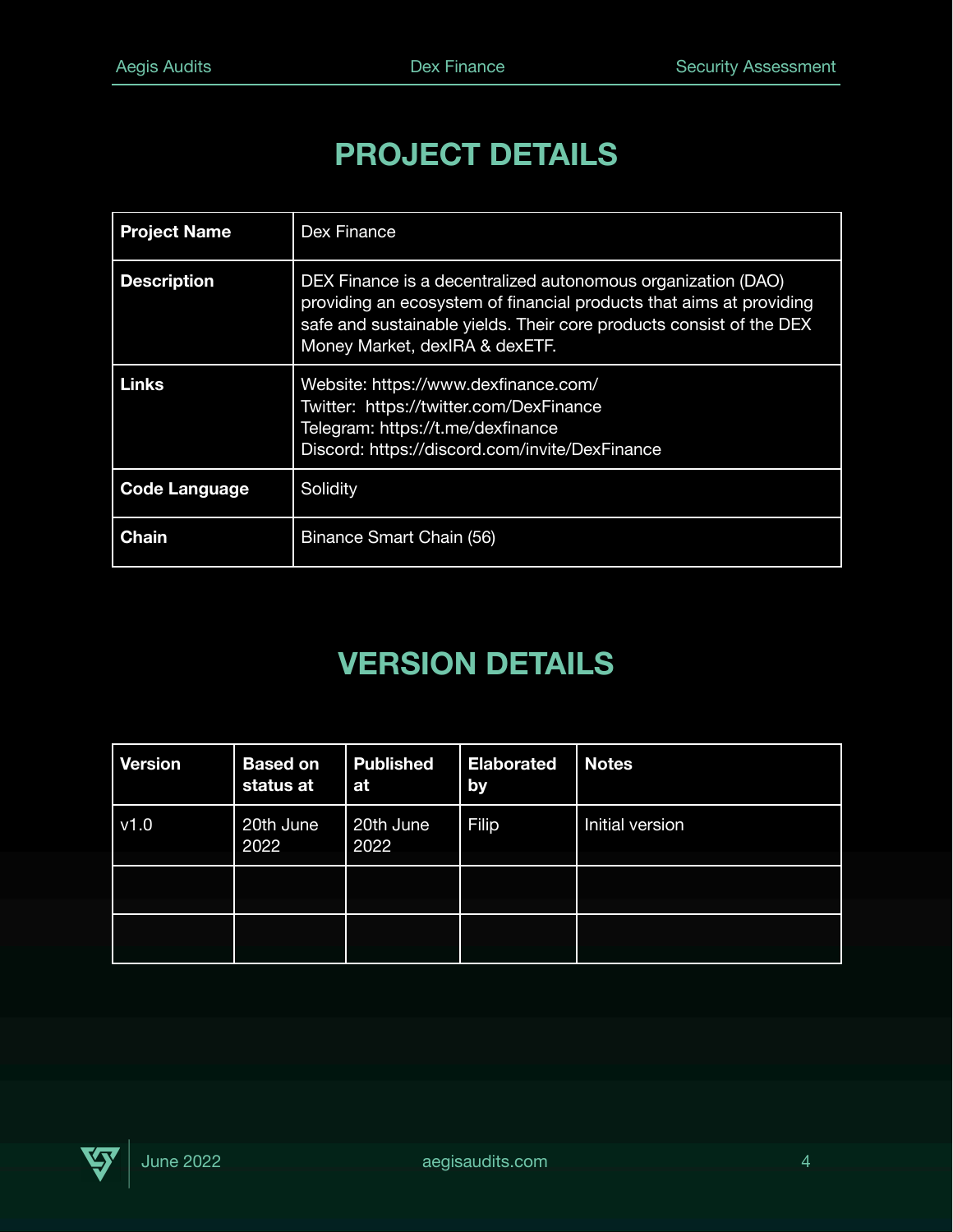#### **OBJECTS OF REVIEW**

| In Version Source |                            | <b>Contents</b>                                                       |
|-------------------|----------------------------|-----------------------------------------------------------------------|
| v1.0              | On-chain live<br>contracts | SingleStakingRewardPool<br>0xd69db827939e26511068aa2bf742e7463b292190 |

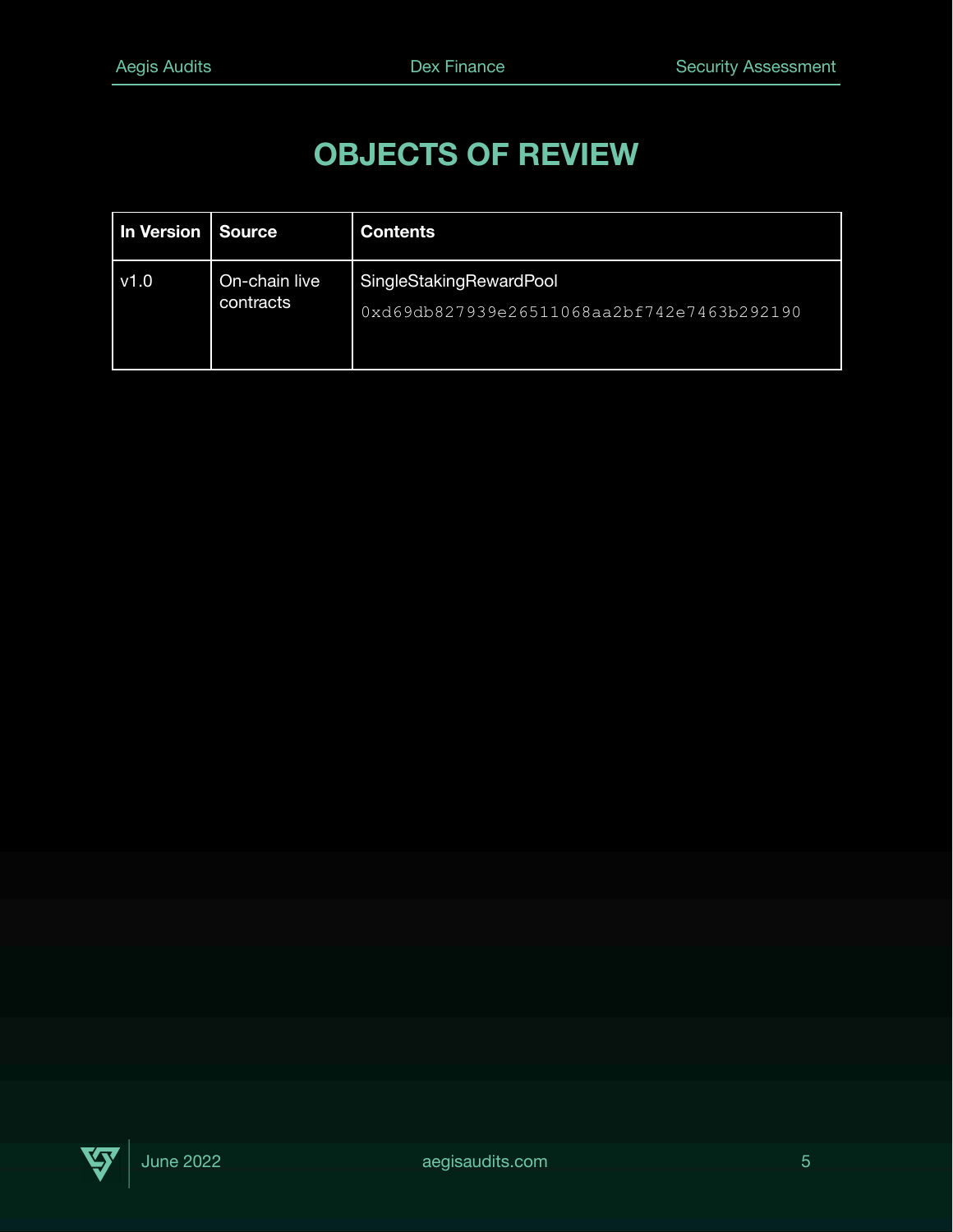#### **SUMMARY**

#### FINDINGS

| <b>Type</b>   | Total | <b>Fully</b><br>resolved | <b>Partially</b><br><b>Resolved</b> | <b>Acknowledged</b> | <b>Open</b> |
|---------------|-------|--------------------------|-------------------------------------|---------------------|-------------|
| Critical      |       |                          |                                     |                     |             |
| Major         |       |                          |                                     |                     |             |
| Medium        |       |                          |                                     |                     |             |
| Minor         |       |                          |                                     |                     | 1           |
| Informational |       |                          |                                     |                     | 1           |

The reviewed contract matches its profile as an incentivized staking contract.

We have not found any security vulnerabilities in the contract.

The minor issue is connected to owner privileges. Nonetheless, Dex Finance team has chosen to retain higher control of its contracts to assure maximum flexibility when reacting to market conditions in rest of the protocol, including core contracts. Privilege risk in this specific pool is thus very low.

To completely assess the report, we recommend reading the full Findings section.

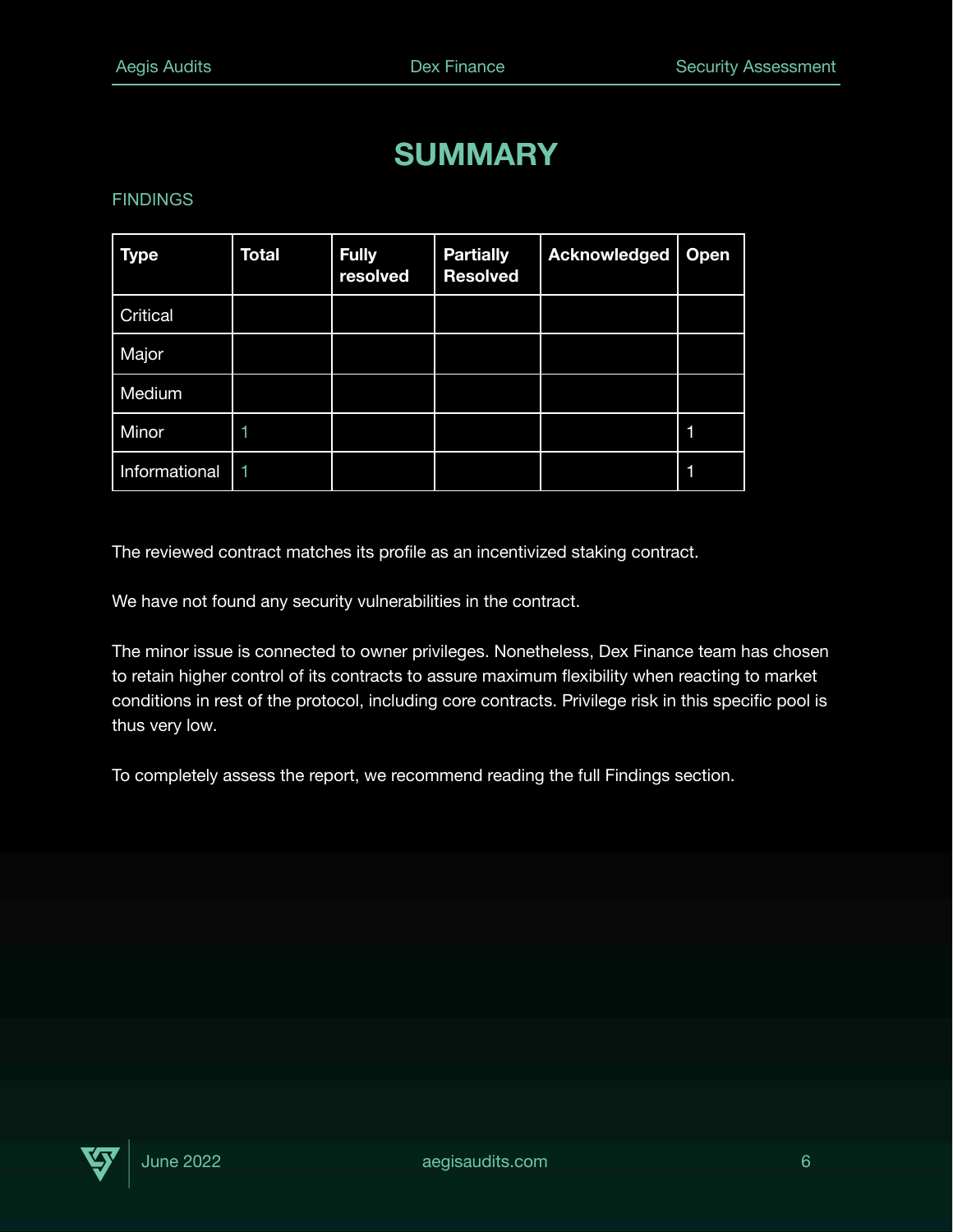#### **AUDIT PROCEDURE**

| <b>Auditors</b>    | Filip                                                                                        |  |  |
|--------------------|----------------------------------------------------------------------------------------------|--|--|
| <b>Audited as</b>  | Fork of Tomb Finance, reward pool contract                                                   |  |  |
| <b>Methodology</b> | The audit focused on the SingleStakingRewardPool contract.                                   |  |  |
|                    | Dex Finance has several independent audits executed for other portions of<br>their protocol: |  |  |
|                    | https://www.dexfinance.com/audits/                                                           |  |  |
| <b>Tools</b>       | VSCode<br>https://bscscan.com                                                                |  |  |

*Aegis Audits has no control over website UI that projects provide. Always double check you are signing a contract matching one of the contracts in section Objects of Review.*

*Aegis Audits concerns itself exclusively with code quality and smart contract security. We have not audited tokenomics, nor a general likelihood of making money with this project. Aegis report is not financial advice.*

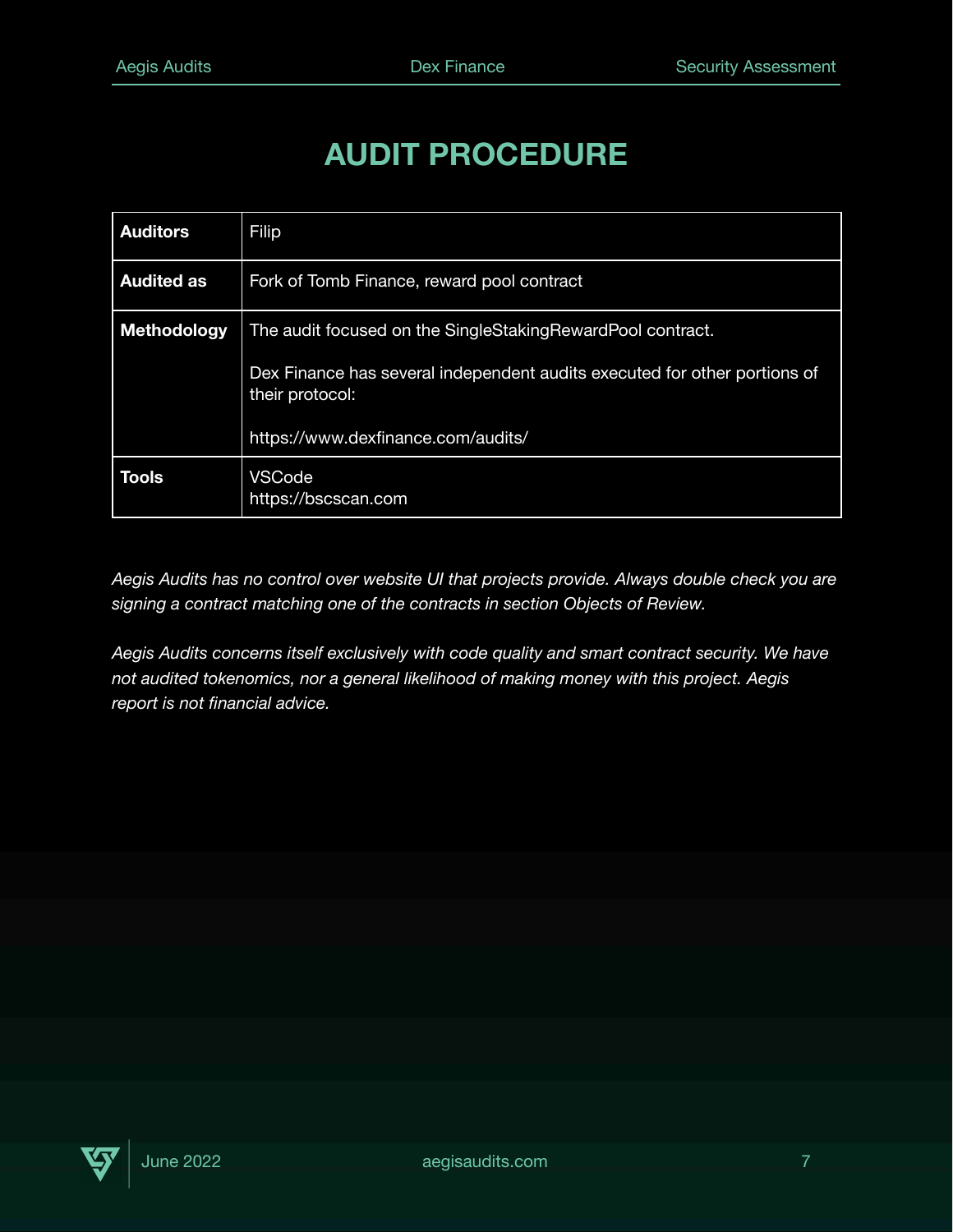#### **FINDINGS**

| <b>Finding ID</b>     | R-001                      |                         | <b>Severity</b>                                                                                                                                                                                                                                                                                                    | Minor |  |
|-----------------------|----------------------------|-------------------------|--------------------------------------------------------------------------------------------------------------------------------------------------------------------------------------------------------------------------------------------------------------------------------------------------------------------|-------|--|
| <b>Type</b>           | Centralization / Privilege |                         | <b>Status</b>                                                                                                                                                                                                                                                                                                      | Open  |  |
| <b>Location</b>       |                            | SingleStakingRewardPool |                                                                                                                                                                                                                                                                                                                    |       |  |
| <b>Description</b>    |                            |                         | Owners can set fees up to 20%, drain reward token, force people to<br>withdraw 5 days after pool ends, drain deposited tokens 10 days after<br>pool ends, and prolong pool end time.<br>Note: if fees are set high, users can choose to bypass them, forgoing<br>the rewards, through emergency Withdraw function. |       |  |
| <b>Recommendation</b> |                            |                         | Ensure safe handling of the owner wallet, possibly use a timelock /<br>multisignature, or renounce contract.                                                                                                                                                                                                       |       |  |
| <b>Alleviation</b>    |                            |                         |                                                                                                                                                                                                                                                                                                                    |       |  |

| <b>Finding ID</b>     | R-002        |                                                                                                                                                                                                                                                                                                                                   | <b>Severity</b> | Informational |
|-----------------------|--------------|-----------------------------------------------------------------------------------------------------------------------------------------------------------------------------------------------------------------------------------------------------------------------------------------------------------------------------------|-----------------|---------------|
| <b>Type</b>           | <b>Style</b> |                                                                                                                                                                                                                                                                                                                                   | <b>Status</b>   | Open          |
| <b>Location</b>       |              | SingleStakingRewardPool                                                                                                                                                                                                                                                                                                           |                 |               |
| <b>Description</b>    |              | Based on the intended use with only a single reward pool, some<br>redundant leftover code from share reward contract remains, such as<br>repeated code in forceWithdraw, redundant function<br>massUpdatePools, checkPoolDuplicate function, onlyOwner<br>modifiers in $private$ functions, and any and all cycles through pools. |                 |               |
| <b>Recommendation</b> |              | Resolving this finding is optional and based on the temporary nature of<br>the contract, possibly counter-productive.                                                                                                                                                                                                             |                 |               |
| <b>Alleviation</b>    |              |                                                                                                                                                                                                                                                                                                                                   |                 |               |

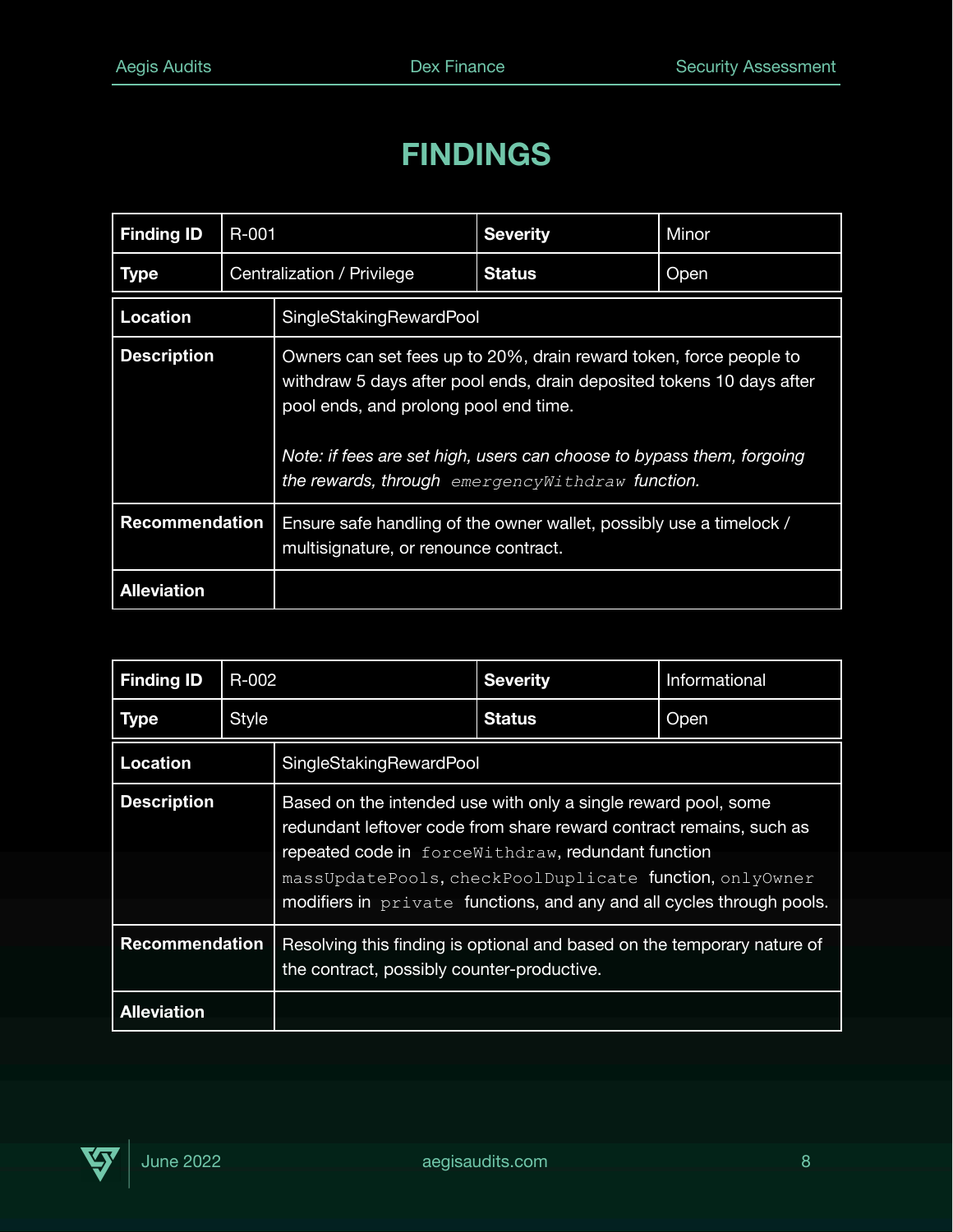### **APPENDIX A: ISSUE SEVERITY CLASSIFICATION**

The Auditor(s) assign one of the following Severities to every finding as per common practice.

**Critical**. Such issues may result in significant loss of funds, complete contract logic breakdown, or the ability of project owners to withdraw liquidity in an unreasonable way. Code snippets proving the project owner's malicious intent are flagged as critical as well. Critical issues require immediate attention, and investing in projects with critical issues is extremely risky. Examples include unguarded mint functions or their executions, provably illicit pool drainage logic, or potential flash-loan vulnerabilities.

**Major**. Although not proving malicious intent by themselves, major issues may still be exploited by project owners or users for a significant loss of funds or very irregular contract behavior. Examples include centralized ownership without Timelocks and multi-signatures, potential reentrancy vulnerabilities, and concentrated holdings of tokens.

**Medium**. Such issues do not pose an immediate and severe risk but may pose a risk of partial loss of funds or irregular contract behavior. Examples include susceptibility to obviously unintended investment strategies, high-impact integer overflows, or high-impact standardization faults such as library usage.

**Minor**. These issues pose a low risk to contract logic or investor funds but may be convenient to consider. Examples include integer overflows in non-essential places, non-versioned libraries, missing or faulty licensing, misleading function names, or low-impact standardization mistakes.

**Informational**. These issues do not pose any risk to contract logic and investor funds. Examples include tokenomics clarifications, gas optimizations, redundant code, misleading comments, style, and convention. Common development practices such as comments, test suites, and git best practices are also evaluated.

**Confirmational**. In specific situations, we issue these findings, which confirm some of the universally-concerning facts that many investors seek. Examples include contract renounces and confirmation of a contract being fork of another protocol. Note: These points are not actual issues. Obviously, only a small subset of tests ran in an audit suite receives its Confirmational Finding. Note: *These points are not actual issues. Obviously, only a small subset of tests ran in an audit suite receives its Confirmational Finding*.